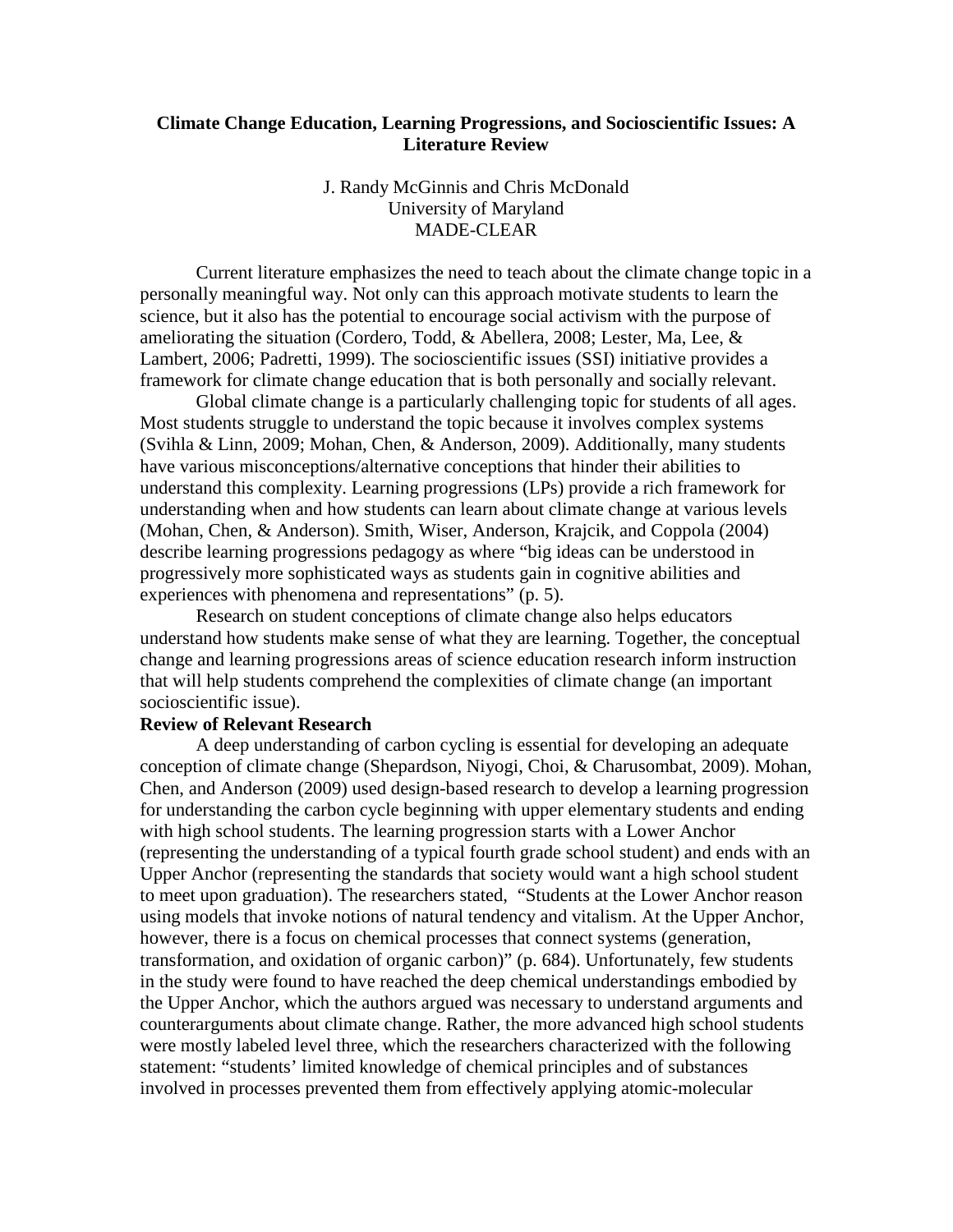models" (p. 689). This statement prompts the question of how much chemistry does a learner need to know to understand climate change sufficiently? Related questions are when and how should chemical concepts be taught to learners? For example, are elementary students too young to learn about changes in matter in terms of chemical structure, caused by processes on the cellular level?

Smith, Wiser, Anderson, Krajcik, and Coppola (2004) presented a framework of "elaborated standards" for developing assessments tied to research about how children learn. They asserted that it is at the middle school level that students begin to develop an understanding of matter and its transformations at the atomic-molecular level. Additionally, "research has shown that students are more likely to understand the basic tenets of the atomic-molecular theory if they have a sound macroscopic theory of matter" (p. 31). Therefore, Smith and colleagues proposed that students spend the upper elementary years developing an understanding of the macroscopic properties of matter in order to build a strong foundation for later learning in middle school. Only in middle school should students be assessed on the transformations of invisible gases. The construct "invisible gases" (particularly gases such as carbon dioxide and methane that are known to produce the greenhouse effect) is a necessary construct for students to learn when beginning to explore the complex topic climate change.

Smith and colleagues (2004) used some guiding principles in developing their framework that distinguished their work from the majority of large-scale and classroom assessments currently in use. First, the assessments were specifically designed to elicit student thinking, recognizing that teachers can learn a great deal about student thinking from incorrect answers. Second, the assessments were designed to align closely with students' life experiences, as opposed to current large-scale assessments, which "encourage teachers to focus on memorization and recitation of isolated science facts and procedures" (p. 4). Finally, the assessments were created based on research about how children learn and develop conceptual frameworks at different phases of their lives. Thus, the authors placed an emphasis on designing assessments that helped teachers develop conceptual frameworks in a logical, developmentally appropriate sequence that avoids important misconceptions that hinder many students in understanding atomic-molecular theory.

#### **Student conceptions**

A significant body of research exists on student conceptions, particularly on their misconceptions/alternative conceptions about climate change science. Researchers have found that students commonly confuse ozone layer depletion and climate change (Boyes & Stanisstreet, 1993; 1998; Rye, Rubba, & Wiesenmayer, 1997; Andersson & Wallin, 2000; Rebich & Gautier, 2005; Fisher, 1998). Students also struggle to understand the mechanism of the greenhouse effect and the causes of climate change (Andersson  $\&$ Wallin, 2000; Rebich & Gautier, 2005; Fisher, 1998; Boyes & Stanisstreet, 1993). Additionally, many students fail to understand the political and economic consequences of reducing greenhouse gas emissions (Andersson & Wallin, 2000). The research referenced involved a variety of data collection procedures, including surveys, studentcreated concept maps, open-ended questionnaires, interviews, and student drawings. Data analyses were both qualitative and quantitative, using both constructivist and objectivist epistemologies.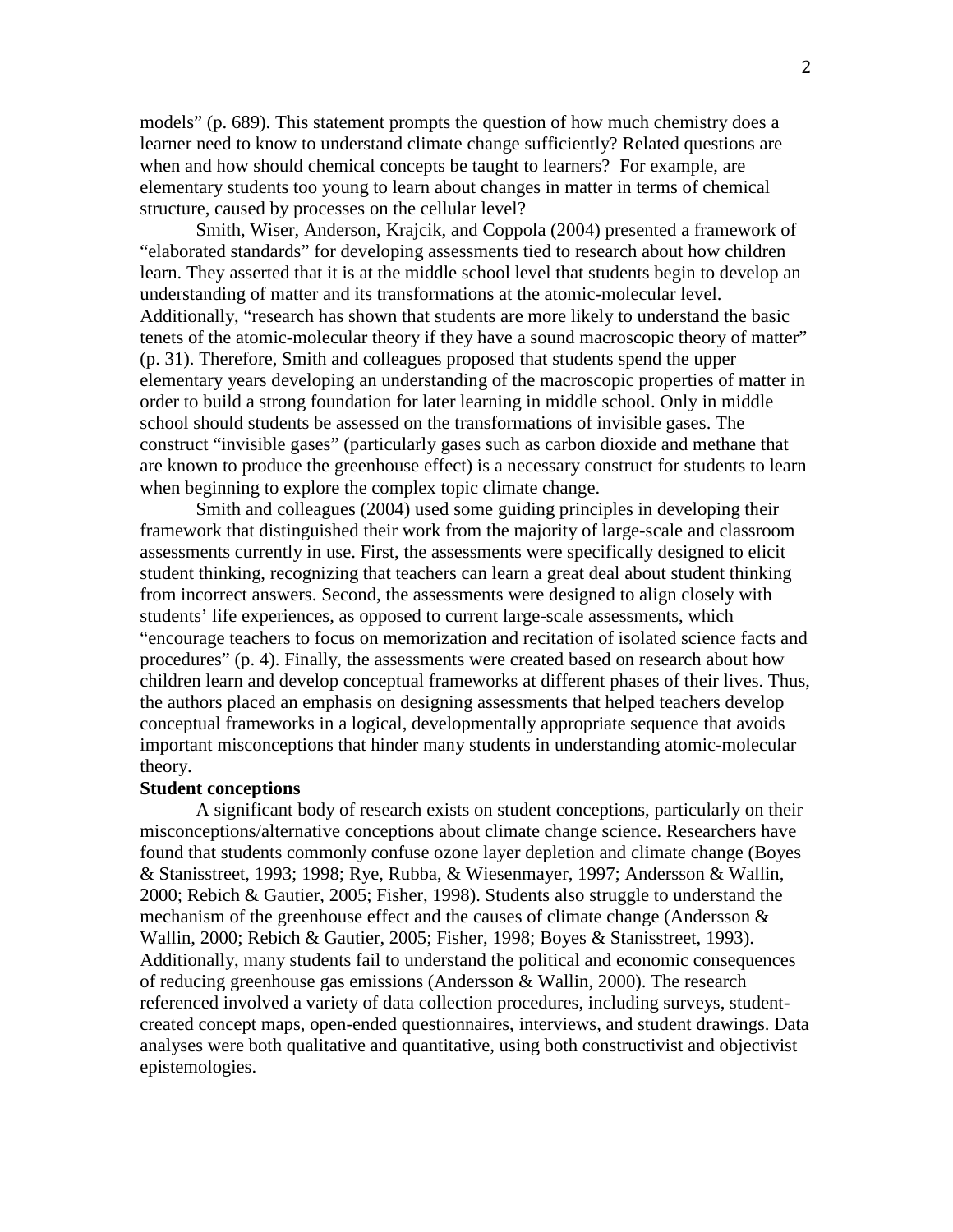Shepardson and colleagues (2009) provided a recent investigation of student conceptions about climate change in the United States. The authors studied seventh grade students' conceptions of global warming and climate change in the rural Midwest. The sample comprised 91 students of varying abilities. They were approximately 95% White, and approximately 30% of them were on free and reduced meals. The researchers chose to study seventh grade students, because this is when the science curriculum in the USA has students begin learning about global climate, weather, and related phenomena. Shepardson and colleagues employed a constructivist epistemology, aiming to understand student meaning through both written responses and drawings. They used an inductive approach to data analysis, looking for patterns in meaning to emerge from student responses. After developing emergent categories, student responses were coded into a category representing their conceptions of global warming and climate change. Specifically, these conceptions were about carbon dioxide-temperature graph interpretation and the effects of climate change on oceans, weather, and plants and animals. The authors found that most students did not interpret the graphs about carbon dioxide and temperature appropriately. Also, many students believed that climate change would not have a significant impact on people or society. Students largely thought that climate change would cause changes in local weather events, but not an increase in the frequency, severity, and variation of severe weather events. Shepardson and his colleagues stated, "In essence these students hold a simple conception of an earth climate system" (p. 562). The authors concluded that, in general, student conceptions of climate change were narrow and lacked complexity.

# **Science-Technology-Society and Socioscientific Issues Instruction**

Since the 1970s, science educators have used the term "Science-Technology-Society" (STS) to represent science education emphasizing the relationships between science and society (DeBoer, 1991). The STS framework essentially involves science instruction in a social context (Padretti, 1999). Recently, many science educators have shifted towards a related but distinctly different initiative called "Socioscientific Issues" (SSI). One major difference between these two initiatives is that SSI involves a greater emphasis on the moral and ethical development of students (Zeidler, Sadler, Simmons, and Howe, 2005).

Zeidler and colleagues (2005) were critical of the STS initiative, suggesting that it lacks a well-developed theoretical basis. They wrote, "STS education as typically practiced does not seem embedded in a coherent developmental or sociological framework that explicitly considers the psychological and epistemological growth of the child, nor the development of character or virtue" (p. 358). Additionally, earlier research by McGinnis and Simmons (1999) presented compelling evidence that science teachers educated in STS pedagogy avoided teaching controversial topics due to their concerns about job security. In contrast, the SSI initiative specifically focuses on the personal, moral, social, and physical worlds of students. The SSI framework provides a working model about psychological, sociological, and developmental factors that affect student reasoning about important socioscientific issues that include controversial topics.

According to Sadler, Chambers, and Zeidler (2004), exploring an SSI topic involves understanding content, processing information, attending to moral/ethical considerations, and adopting a position. Padretti (1999) provided an example of how younger students can explore an SSI topic. She studied how fifth and sixth-grade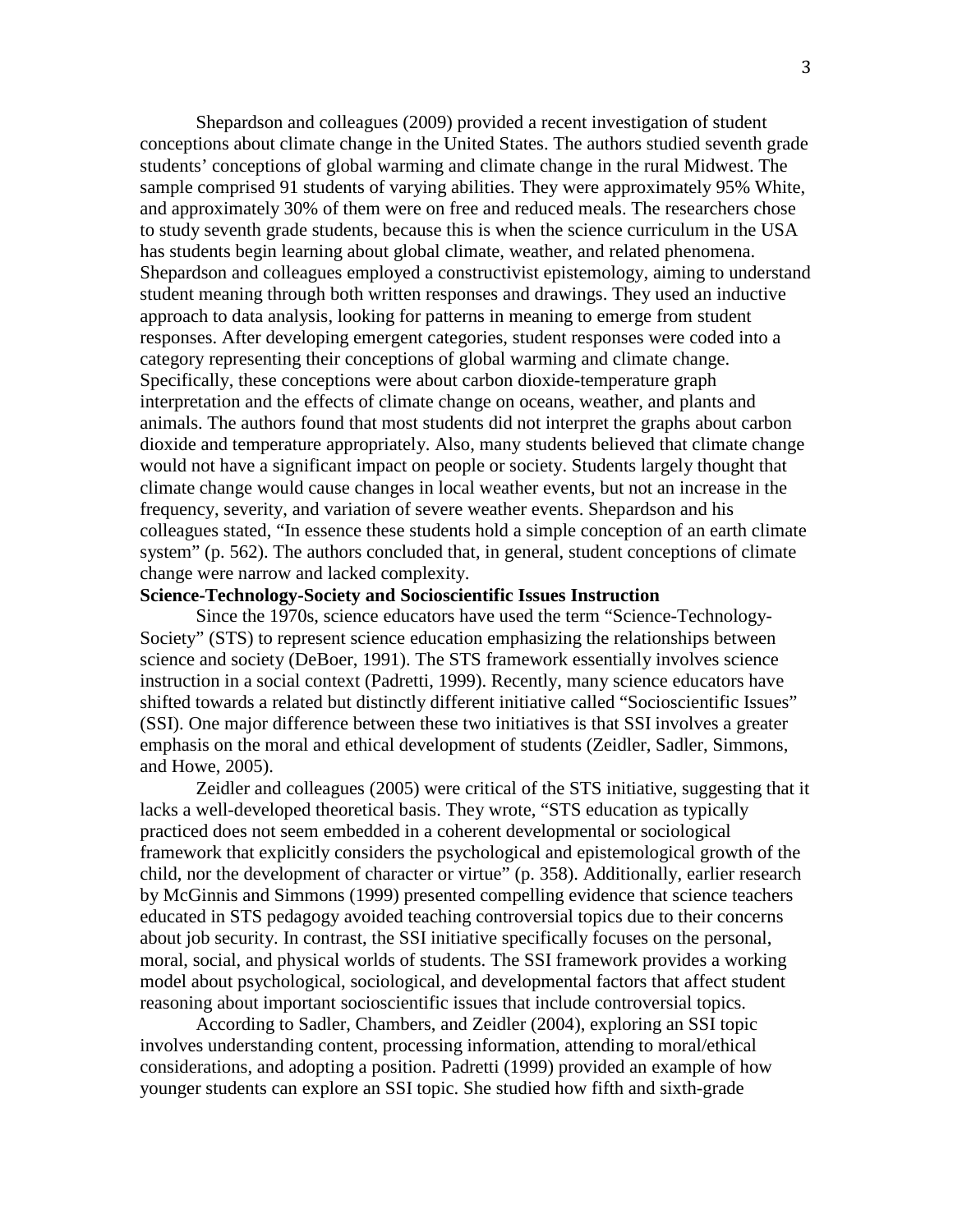Canadian students learned about the controversial SSI topic of zinc mining. In this study, the teacher worked together with a science center to provide students with both in-school and out-of-school experiences to help them learn the complexities of the controversy topic. Padretti argued that engaging young students in reasoning about a controversial and complex social issue was appropriate. She wrote that her research "supports the claim that constructing an atmosphere of natural inquiry, critical thinking and decision making about science and technology and the links to the world they encounter at an early age is important for young children" (p. 175). In one activity, students participated in roleplaying, deciding whether or not to vote for a zinc mine to be created in a town. This activity allowed students to consider multiple perspectives on zinc mining, making explicit the needs and wants of various stakeholders.

Sadler and colleagues (2004) pointed out that all SSI's are inherently controversial, as the presence of diverging perspectives is unavoidable. Similarly, Kolstø (2001) wrote, "Controversial socioscientific issues often include disagreements related to various actors' diverging evaluations of the validity or trustworthiness of the sciencerelated claims involved" (p. 292). Additionally, Sadler and colleagues explained that SSI topics are controversial because people are asked to make decisions when outcomes are uncertain.

Kolstø (2001) presented a general framework for discussing the science dimension of controversial socioscientific issues like global climate change. Kolstø argued that "content-transcending knowledge" (similar to nature of science (NOS) knowledge) considerations should play a greater role in SSI instruction. He explained how epistemic stances affect student interpretations about factual claims. Specifically, students might learn to value scientific estimates or claims even when scientists disagree or when it is necessary to make decisions even though scientific knowledge remains inconclusive or uncertain. Moreover, teaching students to ask epistemic questions about evidence has the power to expand their decision base on a controversial SSI. Learning to question knowledge claims might also help students to discredit pseudoscientific or antiscientific assertions.

Kolstø (2001) argued that students should be respected as decision-makers when it comes to exploring controversial socioscientific issues. He wrote, "My conclusion is that guidelines for how to rank different knowledge claims ought to be omitted when designing teaching models for inclusion of science in social contexts in the science classroom" (p. 307). Instead, students should develop skills to evaluate knowledge claims and weigh evidence by exploring controversial SSIs and applying content-transcending knowledge. Kolstø (2001) identified a void in the literature on student views on science and scientists as they explore an SSI like global climate change in the classroom. The author felt that case study methodology was a particularly appropriate methodology for this research.

Sadler and colleagues (2004) addressed this void in the literature, investigating how students handle conflicting evidence about global warming as related to their conceptions of NOS. The authors used qualitative case study methodology, analyzing data from interviews and open-ended questionnaires. Sadler and colleagues explained their choice of data collection and analysis, writing, "In more recent years, the growing acceptance of qualitative methodologies has enabled science educators to look more closely at student and teacher ideas about NOS without the constraints of standardized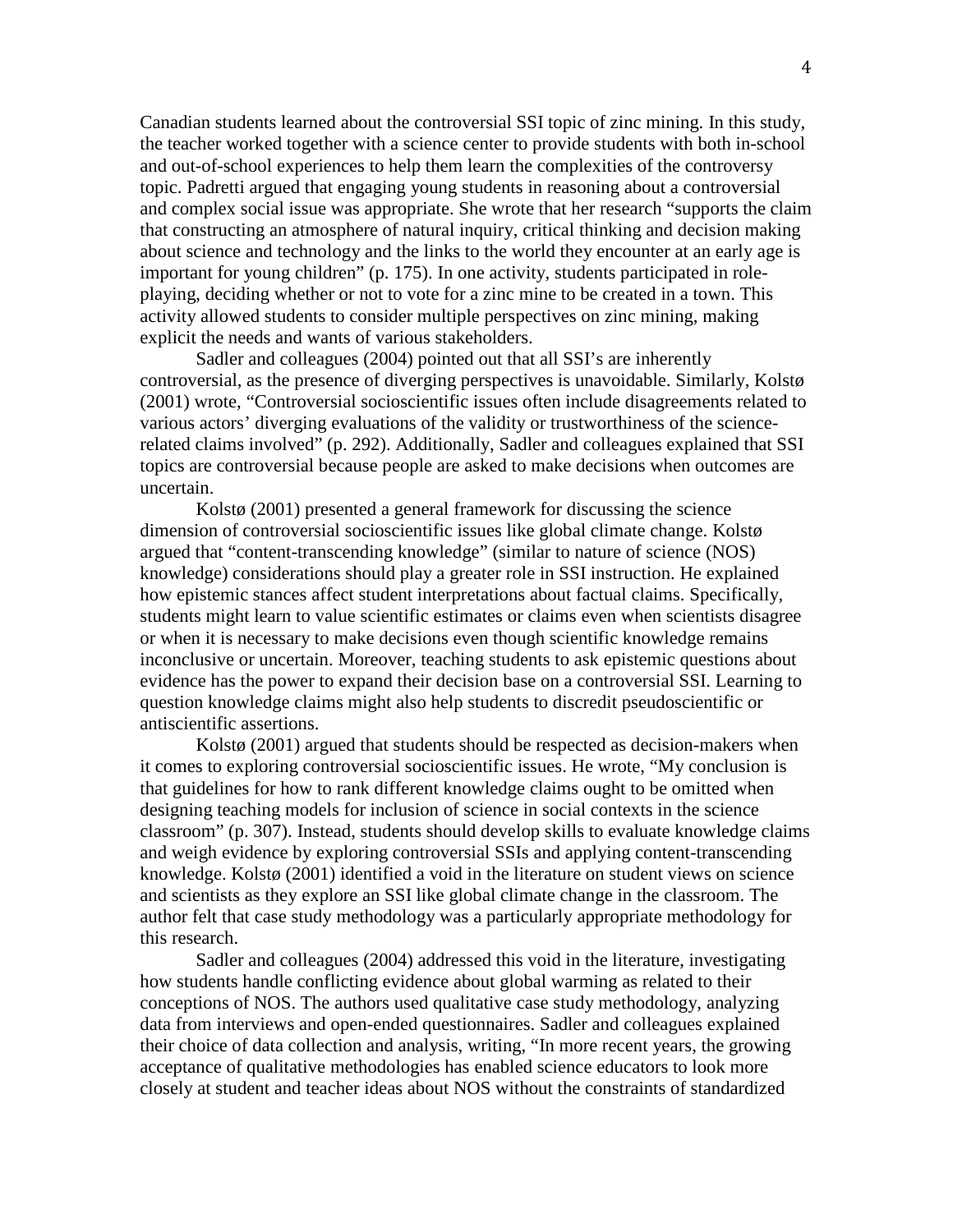instruments" (p. 389). One reason why qualitative methodologies are particularly important in NOS research on SSIs is that students and researchers often associate different meanings to words used on instruments like questionnaires and surveys. Qualitative methodologies are better able to create a more comprehensive account of student understanding and identify misinterpretations caused by different connotations of words. However, the authors did report frequency counts of student responses in taxonomic categories, which they identified as a controversial procedure in qualitative research. To address potential critics, Sadler and colleagues explained that these frequency counts were far less important than the taxonomic category itself.

Sadler and colleagues (2004) conducted their research on 84 high school students, using 30 of these students as a subsample for interviews. The authors identified two research questions that their study aimed to answer:

1. How do high school biology students conceptualize the following aspects of NOS in the context of a socioscientific issue: the meaning and interpretation of data; cultural embeddedness; and tentativeness as demonstrated by viable, opposing positions?

2. How do students interpret and evaluate conflicting information regarding a socioscientific issue? (p. 388)

The study did not involve an instructional intervention about global warming. Instead, students read two conflicting position statements on the SSI before responding to questionnaire and interview questions.

Sadler and colleagues (2004) found that "interpretation and evaluation of conflicting evidence in a socioscientific context is influenced by a variety of factors related to NOS such as data interpretation and social interactions including individuals' own articulation of personal beliefs and scientific knowledge" (p. 387). Additionally, the authors explained that many students did not consider scientific merit when making decisions about the global warming SSI. Rather, these students seemed to compartmentalize scientific knowledge and personal opinion.

### **Instructional interventions**

Dutt-Donner, Wilmer, Stevens, and Hartmann (2000) employed a qualitative case-study approach to investigate student learning on an Internet web quest about global warming in two middle school science classrooms. In the web quest, students assumed the roles of groups testifying before the U.S. Senate about the Kyoto Protocol. Students were required to take a multidisciplinary approach to the assignment, weighing economic, environmental, societal, and scientific considerations related to the issue. Interestingly, the project pulled resources and time from language arts and social studies classes. Evidence of student learning included the following student reflection:

I learned how global warming affects us and what can happen. Our group thought we should ratify the treaty. It doesn't matter to me if it's signed. I do want to try to stop global warming, but after watching other presentations I don't like the idea of prices going up and people losing jobs. (p. 161)

This student reflection is convincing evidence that the student was beginning to understand the complexities of the climate change issue.

Researchers have also taken quantitative approaches to studying the climate change SSI. Using a pretest-intervention-posttest design, Lester, Ma, Lee, and Lambert (2006) studied the effects of an instructional intervention on the climate change content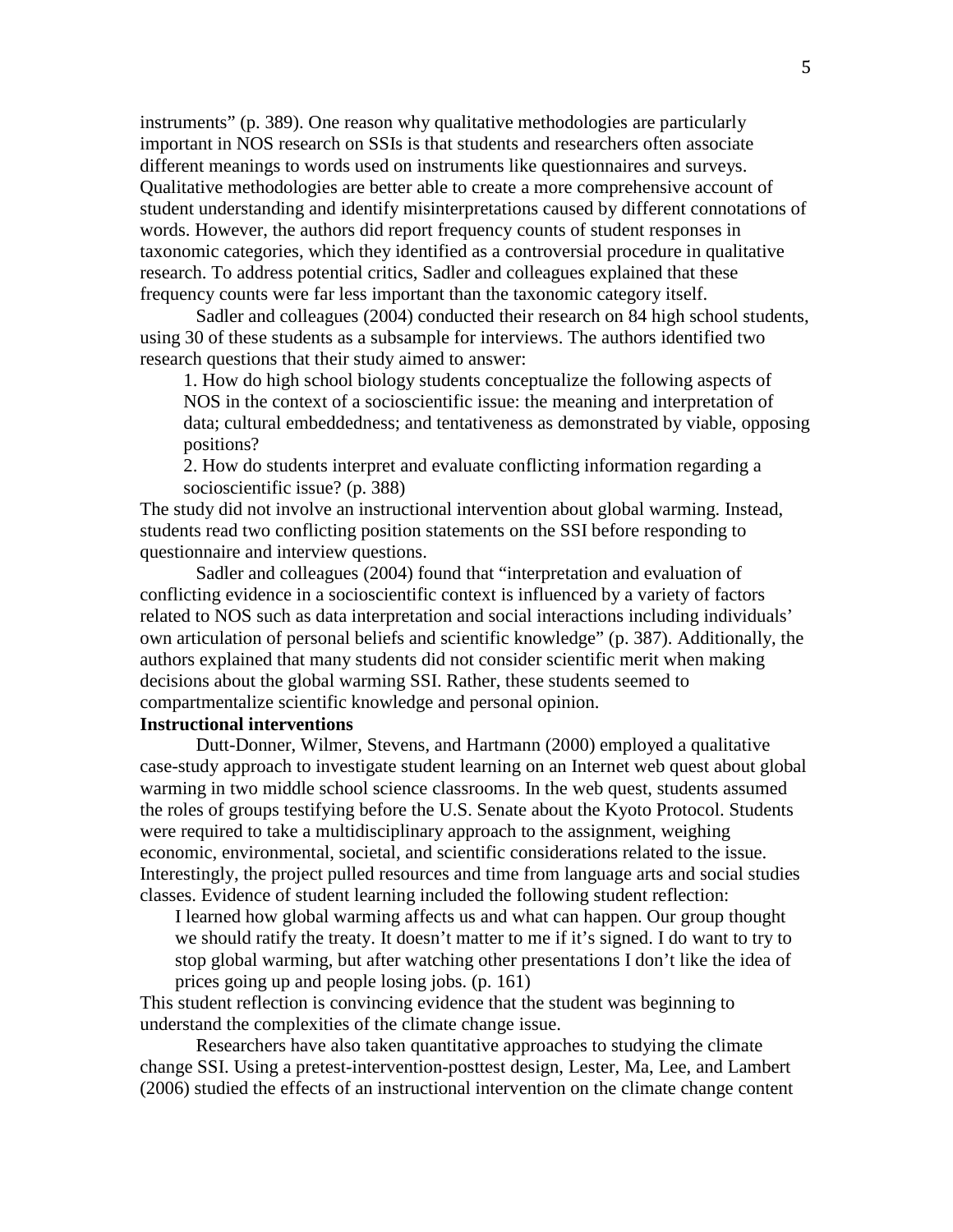knowledge and social activism of a diverse sample of fifth grade students. The intervention was developed within the STS framework and was specifically designed to be relevant to the lives of students. The authors found that students were more likely to suggest ways that people can help mitigate the effects of climate change after this intervention. Additionally, the authors suggested that students who demonstrated greater climate change content knowledge also demonstrated greater social activism. However, the authors were cautious in presenting their conclusions, suggesting that students may have expressed social activism ideas in response to teacher enthusiasm, the writing prompt, or a desire to please the teacher. Moreover, it is possible that students expressed more social activism when they had better content understanding because they were more successful students, having learned to give teachers the desired responses.

Lee, Lester, Ma, Lambert, and Jean-Baptiste (2007) wrote about the same largescale intervention, though this work focused on student conceptions about the greenhouse effect and global warming. The authors felt that they were filling a gap in the literature on climate change instructional interventions because their work looked at specific subgroups of students in the United States. The intervention involved numerous writing activities, videos about climate change, hands-on activities, and graphing exercises.

Lee and colleagues (2007) analyzed student responses to writing prompts in order to evaluate the effectiveness of the intervention. Consequently, some student responses introduced ambiguity into the data analysis. Lee and colleagues wrote, "The ambiguity of coding student responses raised questions about reliability. Thus, quantitative analysis was conducted only with regard to scientific conceptions" (p. 120). The quantitative analysis showed that student conceptions of global warming improved significantly in several categories, except for the category labeled "Explanations of an Intensified Greenhouse Effect." Qualitative analysis of alternative conceptions emerging from the written responses showed that students incorrectly equated the greenhouse effect with the definition of greenhouse gases and with the ozone layer. Students often discussed inadequate supplies of oxygen, the need to stop building greenhouse gases, and the harmful gases in aerosol sprays and air conditioners when explaining global warming.

Interestingly, Lee and colleagues (2007) explained that their quantitative analysis showed that the intervention did not have a statistically significant effect on either the African-American or Haitian subgroups. It should be noted, however, that the majority of students in these subgroups came from a single elementary school. As the authors explained, "The third school served predominately Haitian and African-American students (90%), with 22% of students designated as LEP and most from low-SES homes (99% free or reduced price lunch)" (p. 119). Alternatively, the majority of the other subgroups came from the other four elementary schools.

Also using a pretest-intervention-posttest design, Rule and Meyer (2009) found that a group of urban, high-poverty U.S. high school students exhibited increased motivation to learn about climate change and improved graph interpretation skills after engaging in a climate change module of a high school biology course. The authors partially described the module,

Mathematics (mostly as graph interpretation), literacy (a movie presenting the book, *The Lorax*, by Dr. Seuss) and student discussions of political issues were integrated into lessons that used hands-on materials to capture attention and portray concepts at a concrete level. (p. 337)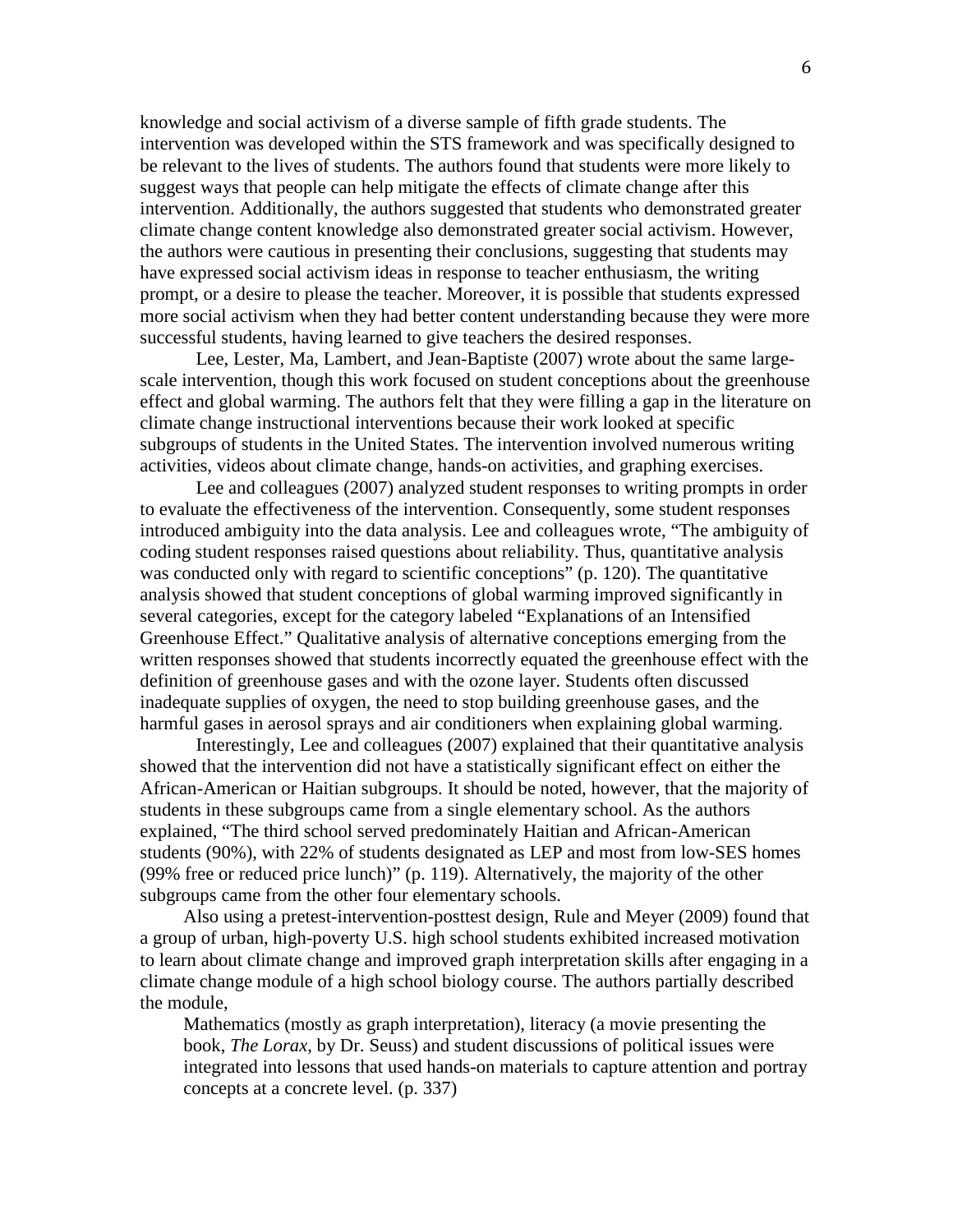Rule and Meyer argued that their study has implications for science courses besides biology at a range of developmental levels. For instance, the use of data focusing on changes in biological organisms can easily be substituted with data more closely related to earth science courses, such as ice core or climate data. The authors suggested that more advanced high school students can focus on graphical interpretation of more complex data sets, while upper elementary and middle school students can focus more on concrete manipulative materials used during the "hands-on" components of the module.

Rule and Meyer (2009) described their findings as important because they contradicted earlier work by Lee and colleagues (2007). Rule and Meyer wrote, "Our positive results are significant, as another study reporting the results of a large-scale intervention on global climate change concepts that included diverse groups of fifthgrade students (Lee et al., 2007) showed no gains for African-American students" (p. 344). However, as Rule and Meyer noted, comparisons between these two studies are limited because of differences among content, methods, and student populations.

Klosterman and Sadler (2010) also used a quantitative pretest-interventionposttest approach to study student learning during a climate change SSI unit. The authors measured student learning of content knowledge through both curriculum-aligned (proximal) and standards-aligned (distal) assessments. Klosterman and Sadler employed this type of multi-level assessment because it provides more complete understandings about the effects of innovative curricula. In many cases, such assessments have revealed that innovative curricula produce significant gains on curriculum-aligned assessments, but not standards-aligned assessments. However, Klosterman and Sadler found that the students in their study showed significant gains in content knowledge on both the curriculum-aligned and standards-aligned assessments.

## **Fruitful Areas of Additional Inquiry in Climate Change Education**

Mohan, Chen, and Anderson (2009) described the learning progressions for students in "status-quo teaching" about the carbon cycle. Consequently, the authors did not study instructional interventions intended to aid students' development in terms of this learning progression. Therefore, a fruitful area of research in climate change education would be to investigate how learners are able to understand about the underlying chemical processes of climate change when teachers use various instructional strategies. Also, the role of the nature of science (NOS) in learners' as they explore conflicting evidence about climate change would be fruitful to investigate. This type of research would involve collecting written responses and interviews from students in different grades of middle and high school (Mohan et al.).

Sadler and colleagues (2004) explained that research on encouraging students to integrate scientific knowledge into their decision making process is sparse. Sadler and colleagues stated, "Science education needs the development of a research program to investigate the many factors that influence socioscientific decision-making and their implications for education" (p. 404). Research on the socioscientific decision-making processes of middle school students is especially lacking. Therefore, another potential area for inquiry would be to investigate how teachers can encourage middle school students in the science classroom to integrate scientific knowledge in their decision making*.* Padretti's (1999) work could be used as a model to study similar instruction on global climate change for upper elementary or middle school students. Though Padretti worked with fifth and sixth grade Canadian students on the zinc mining SSI, similar work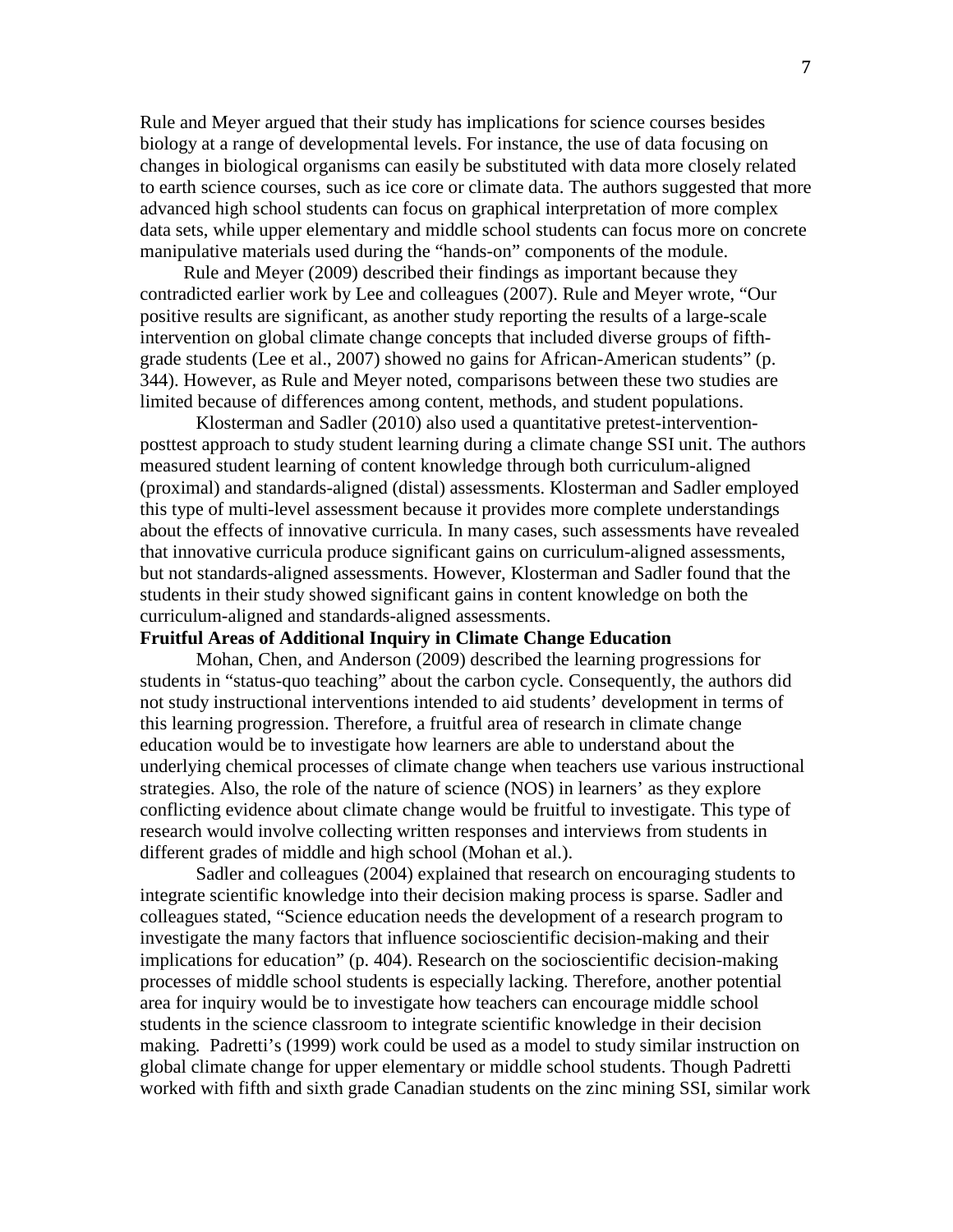can be done with American middle school students on the climate change SSI, focusing on how students are able to negotiate and evaluate conflicting knowledge claims (Sadler et al.). Such research would lend itself well to qualitative case study methodology.

Zeidler and colleagues (2005) discussed informal reasoning as an important area for inquiry in SSI research. The authors posited, "opportunity to engage in informal reasoning through argumentation allows for the evaluation of evidence as well as thought, but finding appropriate pedagogical strategies to seamlessly integrate such dynamic social interaction in the science classroom remains a high priority," (p. 366). A variety of qualitative approaches would be appropriate for this inquiry, including discourse analysis.

Quantitative research is also needed to assess the impact of instructional interventions based on the climate change SSI. A rich researchable area of investigation question would be to determine the impact on middle school students of various instructional interventions on climate change*.* Klosterman and Sadler (2010) provided a model for such research, using multi-level assessment and a pretest-intervention-posttest design. This research design is particularly suited to measure content knowledge gains during climate change instruction. However, this design could also be used to measure other kinds of learning, such as gains in NOS knowledge.

Cordero, Todd, and Abellera (2008) studied the effects of college students participating in an ecological footprint learning activity. The authors found that students who had participated in this activity were better able to connect personal actions and consumption with global warming. One potential area of inquiry would be to develop an ecological footprint learning activity adapted for middle and high school students and study its effect on teachers' and students' learning. This research lends itself well to a mixed methodology including a quantitative pretest-intervention-posttest approach and a qualitative data collection strategy.

Important to the inquiry described above is the critical question, "Will classroom teachers embrace climate change instruction?" Teachers may avoid teaching about controversial issues, especially when they believe that teaching such topics may put their jobs in jeopardy (McGinnis & Simmons, 1999). Additionally, teachers may avoid teaching about an SSI in today's assessment-driven atmosphere, especially if teachers believe SSI instruction will hurt student performance on high-stakes tests (Klosterman & Sadler, 2010). Research is needed to investigate, "Are teachers willing to teach about the climate change SSI in their classrooms, and the reasons why teachers form their judgments in this decision?" This type of research lends itself well to qualitative case study methodology, including classroom observations, participant journals, and interviews of school personnel and students.

Finally, a body of research exists about student conceptions about global warming and climate change. However, much of this research investigated the conceptions of students in countries outside the United States. More research is needed on USA middle school students' conceptions of global warming and climate change. Shepardson and colleagues (2009) suggested ways that students' geographic locations may influence their conceptions of the impacts of climate change. An important area for inquiry is to determine how geographic location might affect these conceptions. Similar research can investigate differences in conceptions of students in different subgroups or socioeconomic statuses. As Shepardson and colleagues wrote, "Students from a different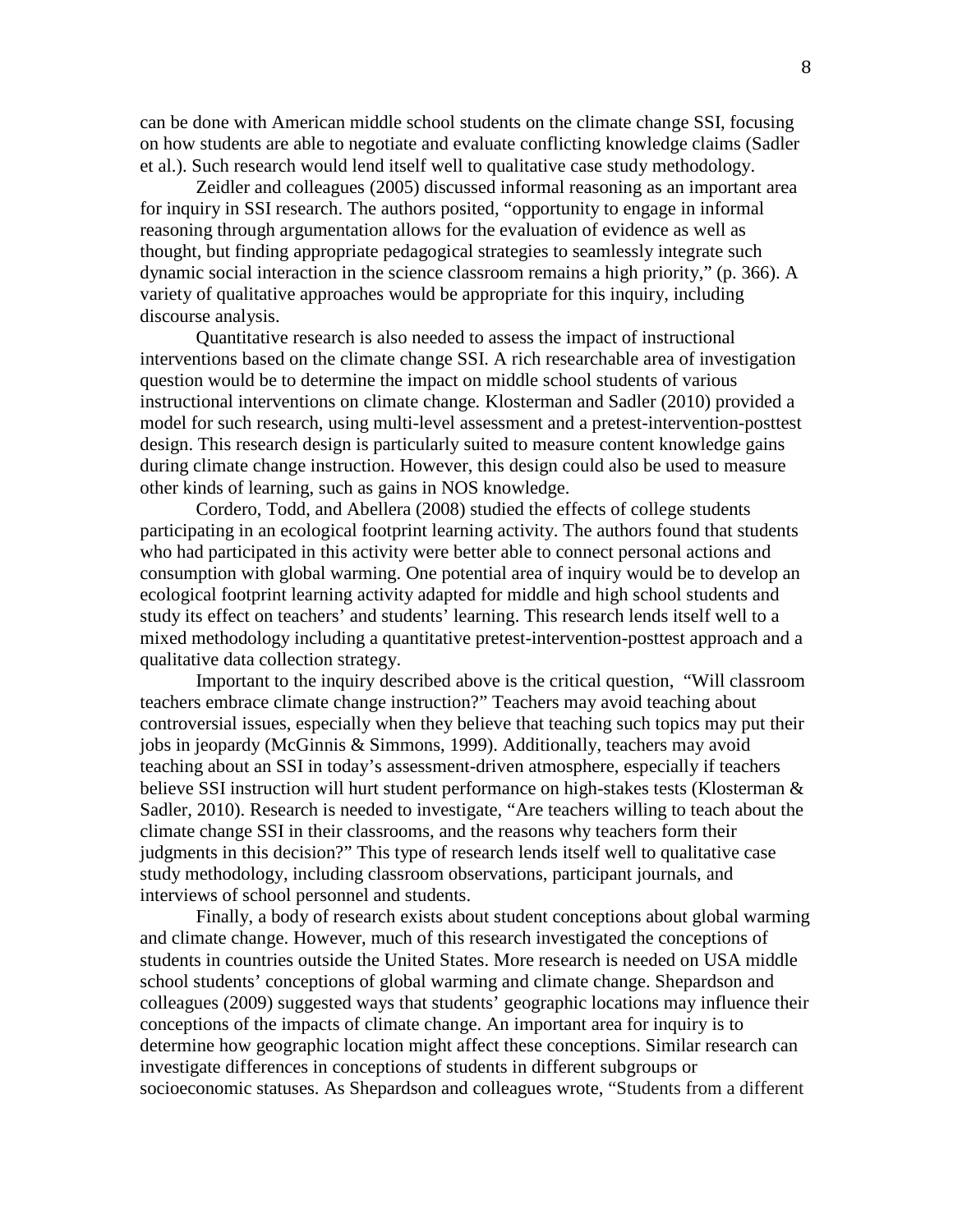population might convey different conceptions as they may have different social-cultural experiences and access to different learning experiences and sources of information" (p. 565). Student conceptions about the impacts of climate change will likely affect student decision-making about the climate change SSI, and research is needed to investigate this relationship.

# **References**

- Andersson, B. & Wallin, A. (2000). Students' understanding of the greenhouse effect, societal consequences of reducing  $CO<sub>2</sub>$  emissions and the problem of ozone layer depletion. *Journal of Research in Science Teaching, 37*(10), 1096-1111.
- Boyes, E. & Stanisstreet, M. (1993). The 'greenhouse effect': Children's perceptions of causes, consequences and cures. *International Journal of Science Education, 15*(5), 531-552.
- Boyes, E. & Stanisstreet M. (1998). High school students' perceptions of how major global environmental effects might cause skin cancer. *Journal of Environmental Education, 29*(2), 31-36.
- Cordero, E. C., Todd, A. M., & Abellera, D. (2008). Climate change education and the ecological footprint. *Bulletin of the American Meteorological Society, 89*, 865- 872.
- DeBoer, G. E. (1991). A History of Ideas in Science Education: Implications for Practice. New York: Teachers College Press.
- Dutt-Doner, K., Wilmer, M., Stevens, C., & Hartmann, L. (2000). Actively engaging learners in interdisciplinary curriculum through the integration of technology. *Computers in the Schools, 16*, 151-166.
- Fisher, B. (1998). Australian students' appreciation of the greenhouse effect and the ozone hole. *Australian Science Teachers' Journal, 44*, 46-55.
- Kolstø, S. D. (2001). Scientific literacy for citizenship: Tools for dealing with the science dimension of controversial socioscientific issues. *Science Education, 85*, 291-310.
- Lee, O., Lester, B. T., Ma, L., Lambert, J., & Jean-Baptiste, M. (2007). Conceptions of the increased greenhouse effect and global warming among elementary students from diverse languages and cultures. *Journal of Geoscience, 55*(2), 117-125.
- Lester, B. T., Ma, L., Lee, O., & Lambert, J. (2006). Social activism in elementary science education: A science, technology, and society approach to teach global warming. *International Journal of Science Education, 28*(4), 315-339.
- McGinnis, J. R., & and Simmons, P. (1999). Teachers' perspectives of teaching sciencetechnology-society in local cultures: A sociocultural analysis. *Science Education*, *83*(2), 179-212.
- Mohan, L., Chen, J., & Anderson, C. W. (2009). Developing a multi-year learning progression for carbon cycling in socio-ecological systems. *Journal of Research in Science Teaching, 46*(6), 675-698.
- Padretti, E. (1999). Decision making and STS education: Exploring scientific knowledge and social responsibility in schools and science centers through an issues-based approach. *School Science and Mathematics, 99*(4), 174-181.
- Rebich, S. & Gautier, C. (2005). Concept mapping to reveal prior knowledge and conceptual change in a mock summit course on global climate change. *Journal of Geosciences Education, 53*, 5-16.